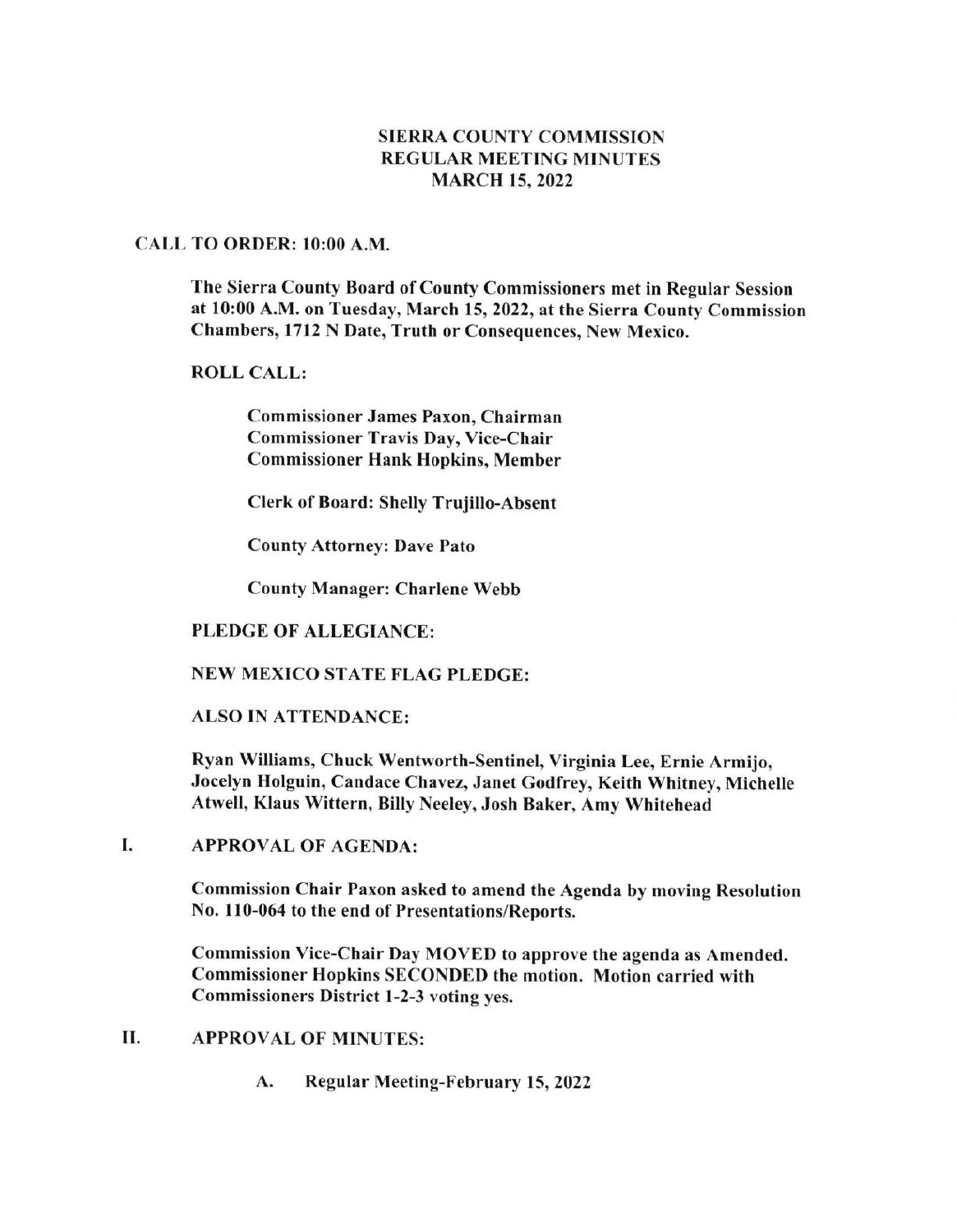Sierra County Commission Regular Meeting March 15. 2022 Page 2

> Commissioner Hopkins MOVED to approve the minutes for the Regular Meeting as presented. Commission Vice-Chair Day SECONDED the motion. Motion carried with Commissioners District l-2-3 voting yes

#### Iil. PUBLIC COMMENT: LIMITED TO 3 MINUTES

#### CONSENT AGENDA: IV

- A. Resolution No. ll0-061- Account Payables
- B. Resolution No. 110-062- Budget Adjustments
- C. Resolution No. I 10-063- Indigent Claims
- D. Indigent Burial 82022-004
- E. Indigent Burial 82022-005
- F. Indigent Burial 82022-006

Commission Vice-Chair Day MOVED to approve Consent Agenda as presented. Commissioner Hopkins SECONDED the motion. Motion carried with Commissioner Districts 1-2-3 voting yes.

PRESENTATIONS/REPORTS: V.

> A. Anthony James stated this fire season does not look good. We are only at 40-45Yo snow pack. Mr. James also stated there will be smoke in the air throughout the Gila from now through the summer

There will be PSA's sent out as much as possible to the radio station.

- B. Years of Service Awards
- C. Department Reports
- D. Resolution No. 110-064-Acceptance and Approval of the FY2021 Audit

Commission Vice-Chair Day MOVED to approve Resolution No. 110-064-Acceptance and Approval of the FY2021 Audit as presented. Commissioner Hopkins SECONDED the motion. Motion carried with Commissioner Districts l-2-3 voting yes.

# VI. BOARD OF FINANCE:

A. February Reconciliation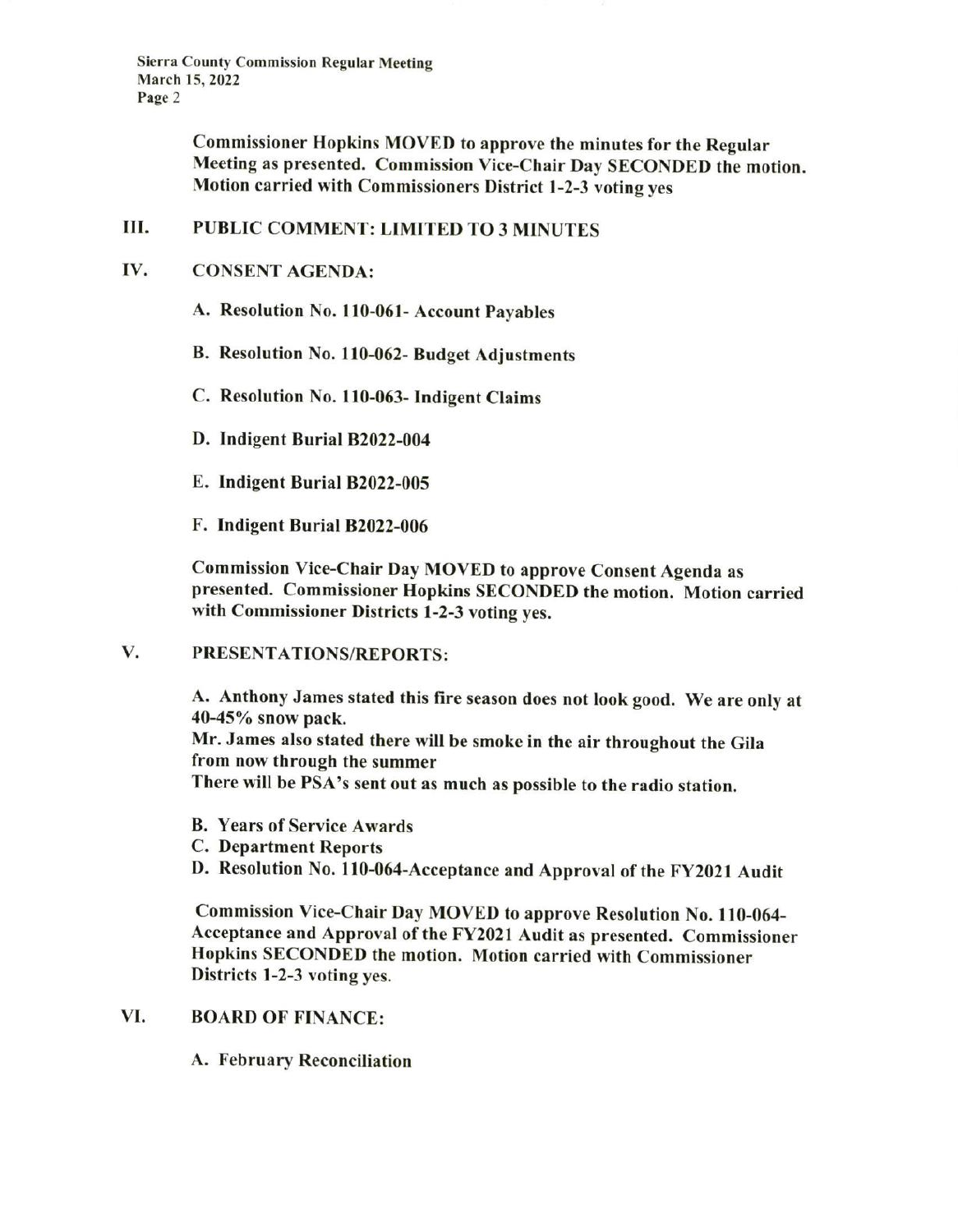Commissioner Hopkins MOVED to approve the January Reconciliation as presented. Commission Vice-Chair Day SECONDED the motion. Motion carried with Commissioners District l-2-3 voting yes.

- VII. OLD BUSINESS:
- VIII. NEW BUSINESS:
	- A. Policy 22-001 Repealing Policy l5-003 to Update the Purchasing policy and Implement Changes

Commission Vice-Chair Day MOVED to approve Policy 22-001 Repealing Policy l5-003 to Update the Purchasing Policy and Implement Changes as presented. Commissioner Hopkins SECONDED the motion. Motion carried with Commissioner Districts l-2-3 voting yes.

B, Grant Award Agreement between the State of New Mexico Energy, Minerals and Natural Resources Department and Sierra County

Commissioner Hopkins MOVED to approve Grant Award Agreement between the State of New Mexico Energy, Minerals and Natural Resources Department and Sierra County as presented. Commission Vice-Chair Day SECONDED the motion. Motion carried with Commissioner Districts l-2-3 voting yes.

IX. CONTRACTS - AGREEMENTS - PROCUREMENT

A. Agreement between Bassam Al-Homsi, MD and the County of Sierra

Commission Vice-Chair Day MOVED to approve Agreement between Bassam Al-Homsi, MD and the County of Sierra as presented. Commissioner Hopkins SECONDED the motion. Motion carried with Commissioner Districts 1-2-3 voting yes.

X. RESOLUTIONS - ORDINANCES - PROCLAMATIONS:

A. Ordinance No. 22-001-County Burn Ordinance

Commission Vice-Chair Day MOVED to approve Ordinance No. 22-001- County Burn Ordinance as presented. Commissioner Hopkins SECONDED the motion. Motion carried with Commissioner Districts l-2-3 voting yes.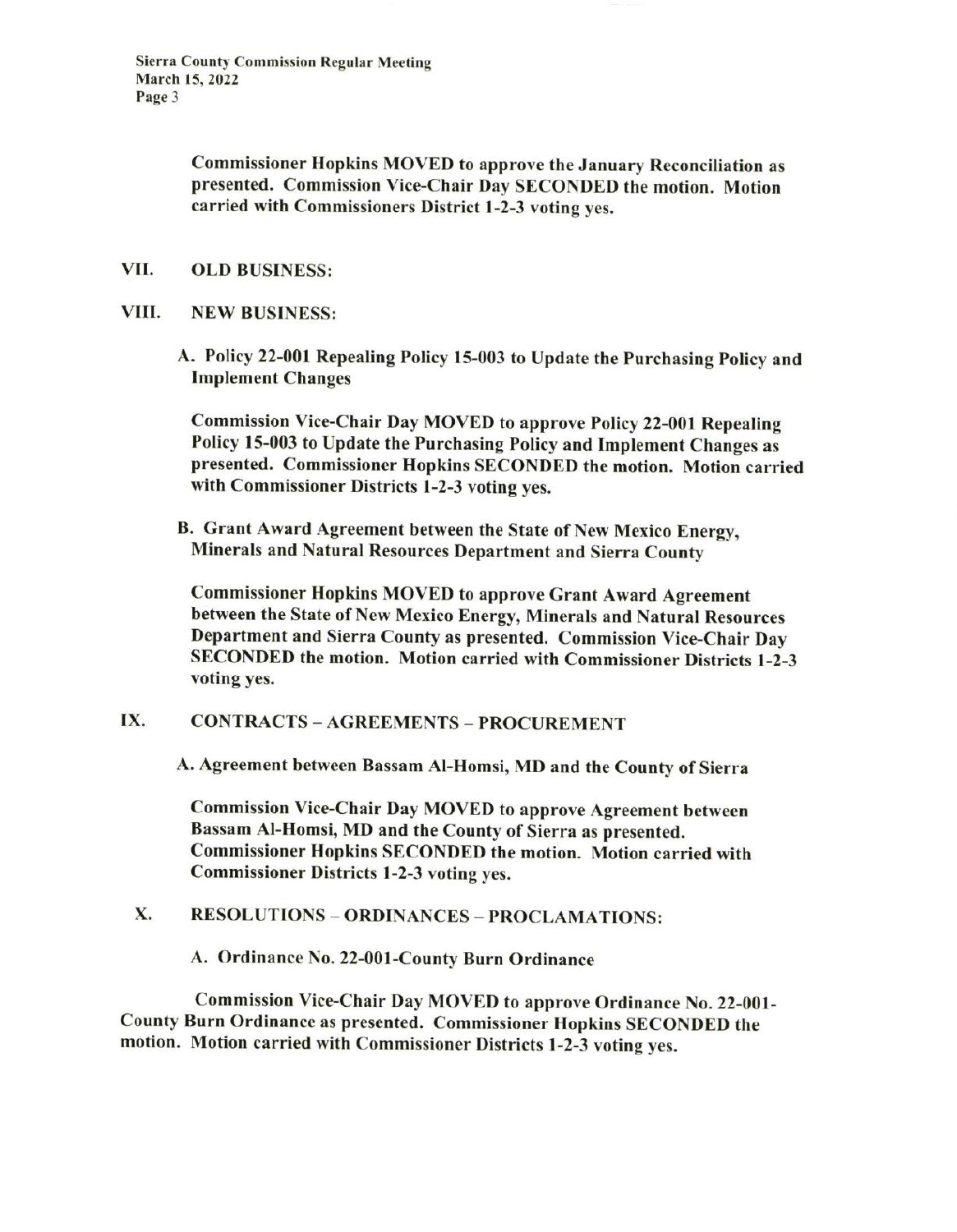Sierra County Commission Regular Meeting March 15,2022 Page 4

> B. Resolution No. 110-065-Sierra County Emergency Vehicle Permit Standards for Privatelv Owned Vehicles

Commission Vice-Chair Day MOVED to approve Resolution No. 110-065-Sierra County Emergency Vehicle Permit Standards for Privately Owned Vehicles as presented. Commissioner Hopkins SECONDED the motion. Motion carried with Commissioner Districts l-2-3 voting yes.

C. Resolution No. 110-066-Sierra County Road Mileage Certification

Commissioner Hopkins MOVED to approve Resolution No. I l0-066-5ierra County Road Mileage Certification as presented. Commission Vice-Chair Day SECONDED the motion. Motion carried with Commissioner Districts 1-2-3 voting yes.

D. Resolution No. 110-067-Execution of Contracts; Grant Agreements; Memoranda of Understanding; Joint Powers Agreements; Settlement Agreements; Purchases

Commission Vice-Chair Day MOVED to approve Resolution No. 110-067- Execution of Contracts; Grant Agreements; Memoranda of Understanding; Joint Powers Agreements; Settlement Agreements; Purchases as presented. Commissioner Hopkins SECONDED the motion. Motion carried with Commissioner Districts l-2-3 voting yes.

E. Resolution No. 110-068-Approval of FY 2023 DWI Grant Application **Documents** 

Commissioner Hopkins MOVED to approve Resolution No. 110-068- Approval of FY 2023 DWI Grant Application Documents as presented. Commission Vice-Chair Day SECONDED the motion. Motion carried with Commissioner Districts l-2-3 voting yes.

xl. EXECUTTVE SESSTON SECTTON (10-ls-lE THRU H):

Commission Vice-Chair Day MOVED to go into Executive Session for Personnel, Real Estate, Pending and Threatened Litigation. Commissioner Hopkins SECONDED the motion. Roll call vote was taken with all Commissioners present voting yes.

District  $1 - Yes$ District  $2 - Yes$ District 3 - Yes

PENDING AND THREATENED LITIGATION: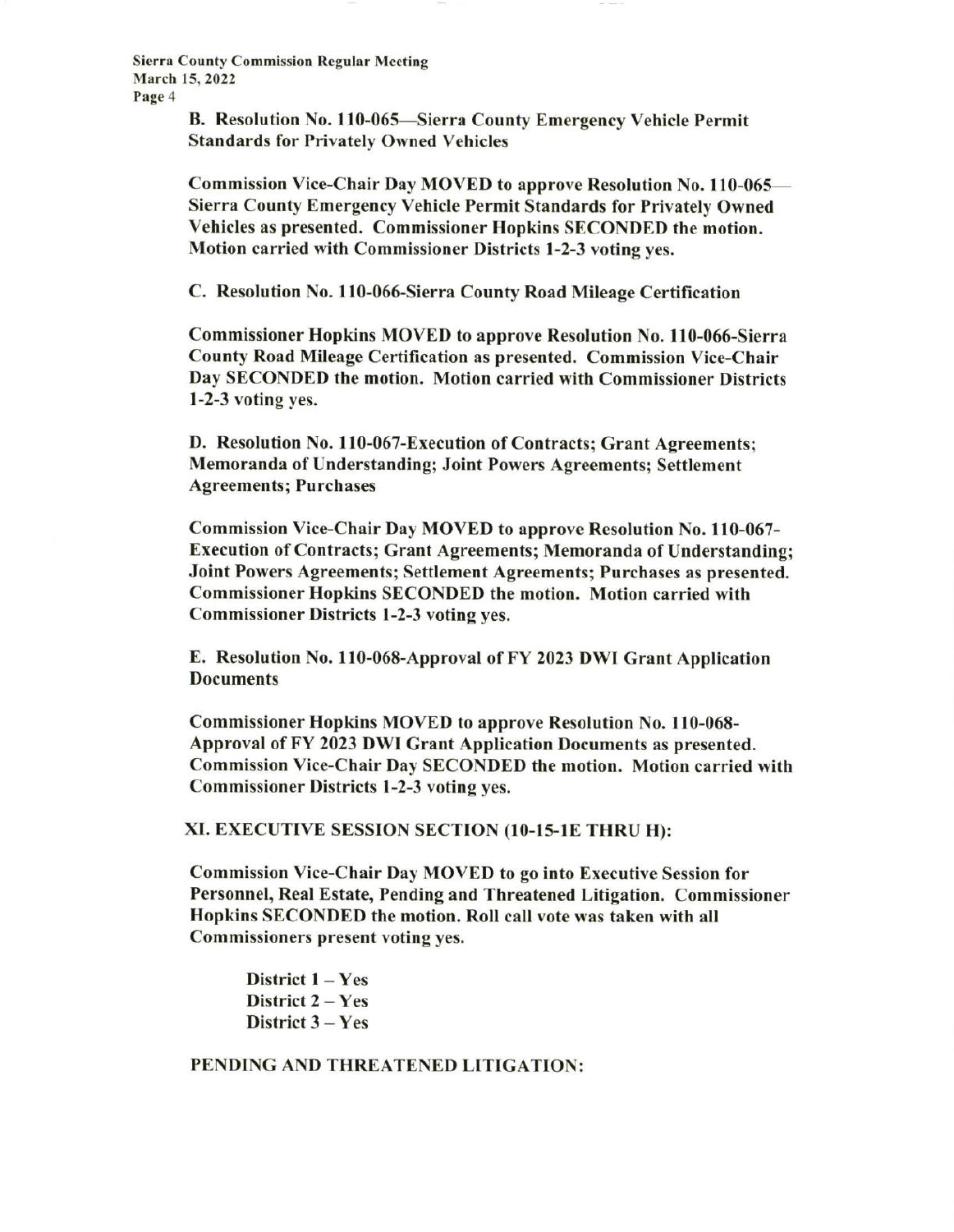Sierra County Commission Regular Meeting March 15, 2022 Page 5

A. BOCC v. FWS

PERSONNEL:

REAL ESTATE:

XII. OPEN SESSION ACTIONS FOR EXECUTIVE SESSION:

Commission Vice-Chair Day MOVED to come back into Regular Session. Commissioner Hopkins SECONDED the motion. Roll call vote was taken, with all Commissioners present voting yes.

DATE AND TIME OF NEXT REGULAR SIERRA COUNTY COMMISSION MEETING: April 19, 2022

The date and time of the next Regular Sierra County Commission Meeting has been scheduled for Tuesday, April 19, 2022, at 10:00 A.M. at the Sierra County Commission Chamber at l7l2 N Date, Truth or Consequences, New Mexico.

Commissioner Hopkins MOVED to adjourn the meeting. Commission Vice-Chair Day SECONDED the motion.

ADJOURNMENT:

There being no further business to come before the Board, Commission Chair Paxon adjourned the meeting.